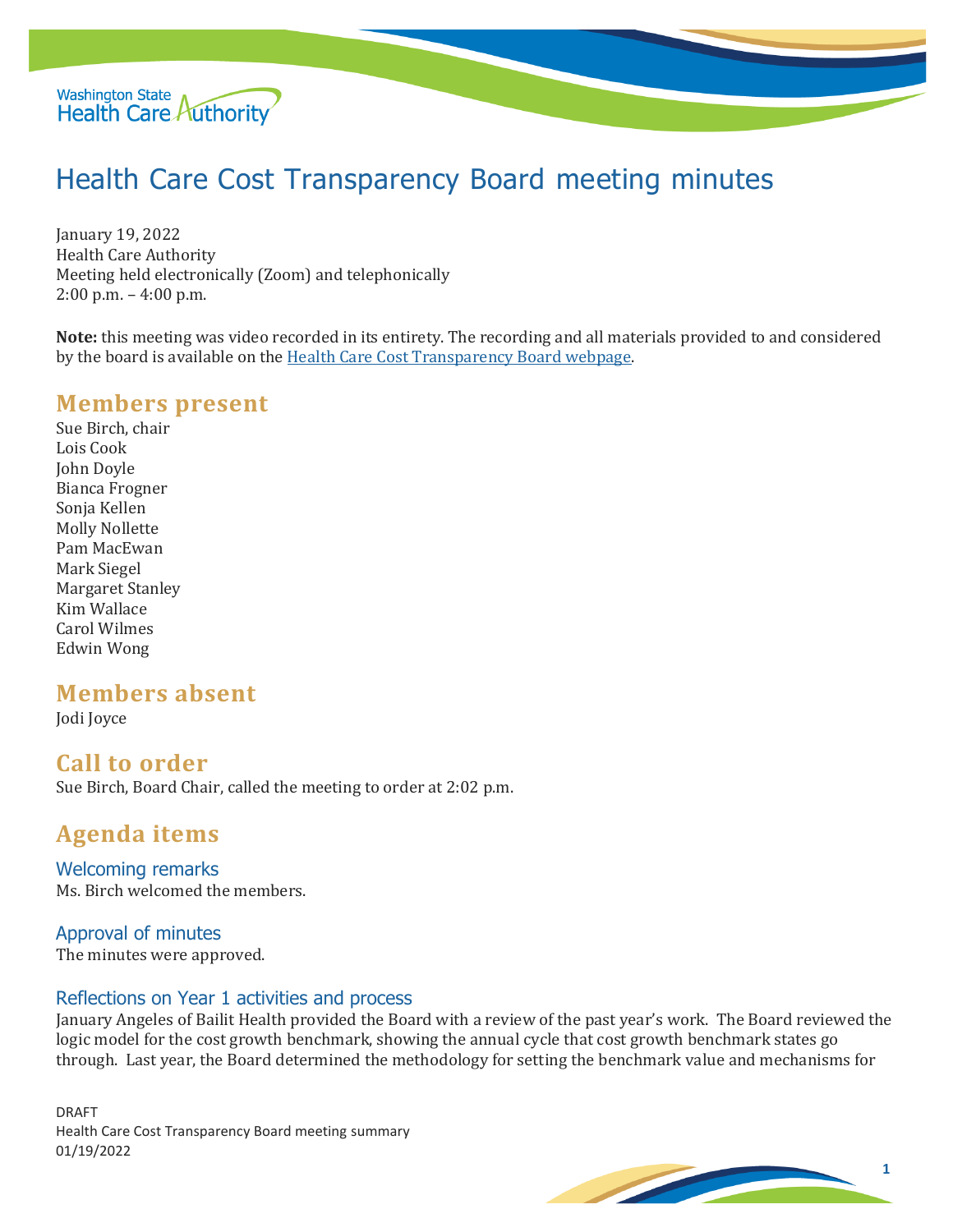review, if necessary, assessing the benchmark and strategies for improving the reliability and validity of the measurement, and identification of payers and large provider entities that will be subject to the benchmark. The Board was invited to share reflections. One Board member shared the importance of provider, employer, and insurer community support, pointing out that having common methodologies and data bases would foster support. One member noted that there were many efforts in the state to understand costs, and that it was helpful to understand them. One Board member emphasized the need for necessary resources to continue the assigned work, and in anticipation of other work assigned by the legislature. Several members supported the urgency of solving the problem of increasing cost, which erodes efforts to assist consumers with affordable coverage. It was also noted that access and quality were important considerations to balance with pursuing reduced cost. The Board acknowledged the difficulty of accommodating the impact of the Covid pandemic on understanding cost growth, and the importance of incorporating issues around health equity.

#### Review of meeting plan for Year 2

January Angeles of Bailit Health shared the meeting plan for 2022. In February, the Board will continue to review the cost growth mitigation strategy, including a criteria and process for strategy review and adoption, and review strategies adopted thus far by other states. In March, the Board will review existing data on Washington cost growth drivers. Over the following months, the Board will identify areas of interest in cost growth mitigation, review the pre-benchmark data call process and reporting, review the initial cost driver analysis, all in anticipation of the required report to the legislature. The Board was also told that the schedule was flexible and would be responsive to change.

The Board was invited to share feedback on the plan for the year. One Board member expressed the desire to move quickly to the analysis, and asked if there were things we could learn from other states to jump-start the analysis. Michael Bailit agreed that promising areas were known and identified, and would likely come up in any Washington specific analysis.

## Presentation: Discussion of analyses of cost and cost growth drivers

Michael Bailit of Bailit Health reminded the Board of the difference between the cost benchmark analysis (aggregate data allowing for benchmark performance at several levels) and the cost driver analysis (granular claims and encounter data to analyze cost and cost growth). The purpose of the cost driver analysis is to determine where spending is problematic, determine what is causing the problem, and identify accountable entities. The presentation identified two phases of cost driver analyses. Phase one consists of standard analytic reports produced on an annual basis at the state and market levels. Phase two will contain supplemental in-depth analyses developed based on results from standard reports and Board discussion.

HCA staff proposed the following areas for initial reports: spend and trend, stratified by geographic rating area; impact of price and utilization on spending; spend and trend by health condition; spend and trend by demographic. Work would need to be done in all areas to further refine appropriate variables. HCA staff also propose monitoring of potential unintended adverse consequences in the areas of quality, access, and provider composition. These analyses would be reported at the state and market levels. Bailit presented analyses in these areas from other states, and the board asked for technical clarifications on the different types.

The Board was asked to provide input on the staff proposal for initial cost driver analyses.

DRAFT The Board had a lengthy and vigorous discussion of issues related to the reliance on claims data to make recommendations, including the impact of the pandemic on utilization and cost in 2020-1, the potential impact of labor shortages or capital cost, and the context of incoming revenue. The Board also identified other considerations impacting price, including market incentives, health status changes, and service intensity (which is usually captured by units of service). A member also raised the difficulty of finding reliable and thorough data

Health Care Cost Transparency Board meeting summary 01/19/2022